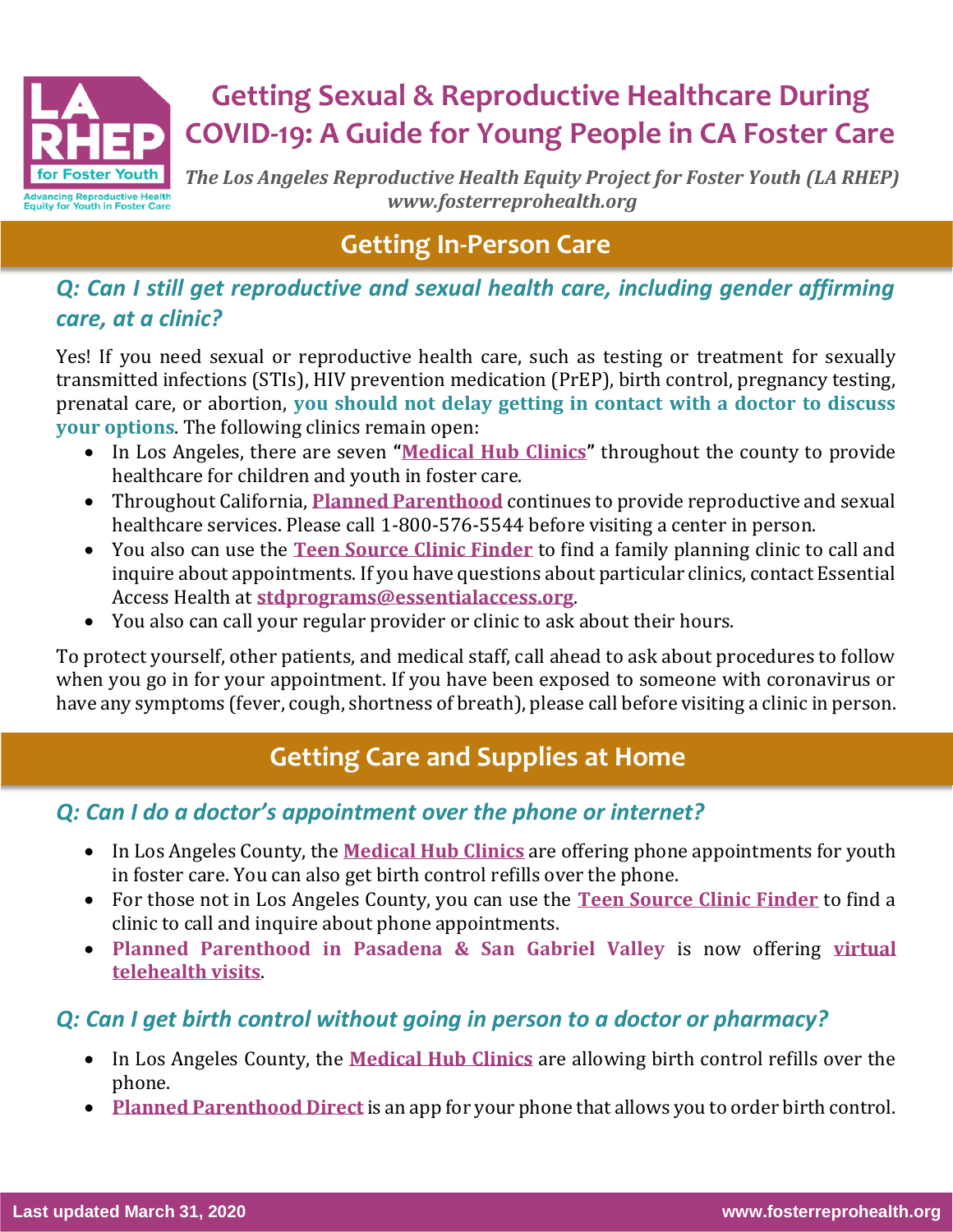• **[Pandia Health](https://www.pandiahealth.com/faq/)** is an online service that can provide up to a year prescription of birth control by mail. They also provide emergency contraception. Pandia accepts Family PACT, MediCal, and other insurance.

#### *Q: Can I get condoms delivered through the mail?*

• Unfortunately, condom delivery services have been stopped temporarily. LA RHEP will keep you informed if and when this changes.

#### *Q: I need tampons, pads, or a menstrual cup. Can I get them through the mail?*

• Menstrual products can be purchased through any online store and shipped. They also can be purchased in grocery stores and pharmacies, which remain open. If you need help getting any products, you can speak to your caregiver or social worker. If you are having problems getting products you need, contact your attorney or the foster care ombudsman office.

# **General Information**

#### *Q: Can I have sex?*

• The **[New York City Health Department](https://www1.nyc.gov/assets/doh/downloads/pdf/imm/covid-sex-guidance.pdf)** [released guidance about navigating sex during the](https://www1.nyc.gov/assets/doh/downloads/pdf/imm/covid-sex-guidance.pdf)  [pandemic](https://www1.nyc.gov/assets/doh/downloads/pdf/imm/covid-sex-guidance.pdf). In short, you should "avoid close contact - including sex - with anyone outside your household. If you do have sex with others, please have as few partners as possible and avoid group sex."

#### *Q: I am pregnant. How can I protect myself?*

• Los Angeles' Public Health Dept. has released a **[Guide for Pregnant Women.](http://publichealth.lacounty.gov/media/coronavirus/GuidancePregnantWomen.pdf)**

## *Q: I have a question about sex, my body, love, or relationships and need a quick answer. Where can I go for trustworthy information online?*

- The **[Los Angeles Reproductive Health Equity Project for Foster Youth](http://www.fosterreprohealth.org/)** has compiled some [trustworthy online resources.](https://fosterreprohealth.org/wp-content/uploads/2018/04/Trustworthy-Sexual-and-Reproductive-Health-Care-Resources.pdf)
- **John Burton Advocates for Youth** has [compiled online resources for all ages of youth in](http://tinyurl.com/SexEd4Youth)  [foster care.](http://tinyurl.com/SexEd4Youth)

# **Problems Getting the Care, Services, or Supplies You Need?**

*Q: I need care, services, or supplies, but: (a) my foster parent, group home, or social worker wants to wait until the 'stay at home' order is over, (b) I don't have money to purchase more supplies, (c) my doctor's office has no appointments available due to COVID-19, and/or (d) any other reason. What can I do?*

• If you are in foster care in Los Angeles County, Placer County, or Sacramento County, you can call your attorney at **[Children's Law Center](https://www.clccal.org/contactus)**.